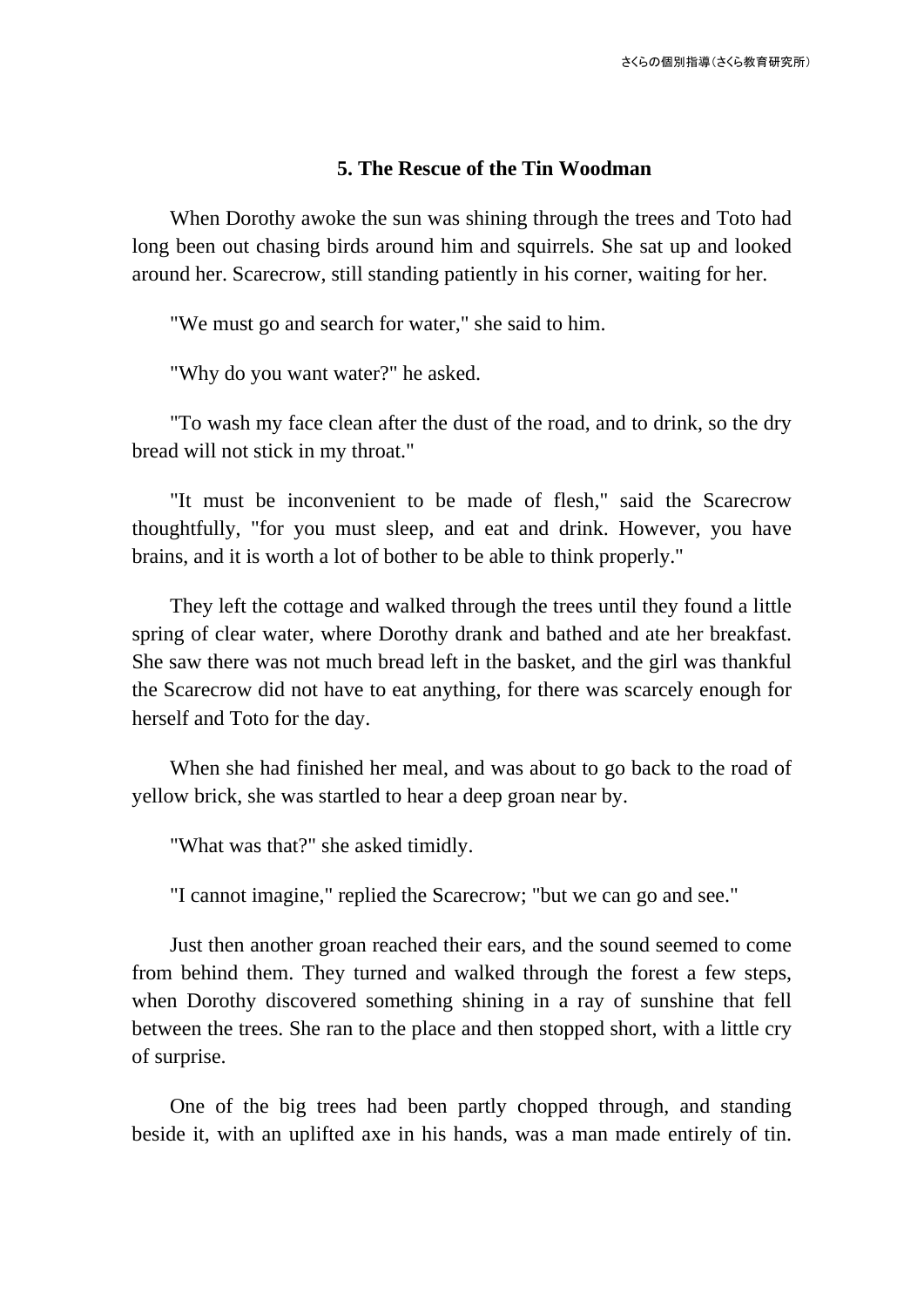His head and arms and legs were jointed upon his body, but he stood perfectly motionless, as if he could not stir at all.

Dorothy looked at him in amazement, and so did the Scarecrow, while Toto barked sharply and made a snap at the tin legs, which hurt his teeth.

"Did you groan?" asked Dorothy.

"Yes," answered the tin man, "I did. I've been groaning for more than a year, and no one has ever heard me before or come to help me."

"What can I do for you?" she inquired softly, for she was moved by the sad voice in which the man spoke.

"Get an oil-can and oil my joints," he answered. "They are rusted so badly that I cannot move them at all; if I am well oiled I shall soon be all right again. You will find an oil-can on a shelf in my cottage."

Dorothy at once ran back to the cottage and found the oil-can, and then she returned and asked anxiously, "Where are your joints?"

"Oil my neck, first," replied the Tin Woodman. So she oiled it, and as it was quite badly rusted the Scarecrow took hold of the tin head and moved it gently from side to side until it worked freely, and then the man could turn it himself.

"Now oil the joints in my arms," he said. And Dorothy oiled them and the Scarecrow bent them carefully until they were quite free from rust and as good as new.

The Tin Woodman gave a sigh of satisfaction and lowered his axe, which he leaned against the tree.

"This is a great comfort," he said. "I have been holding that axe in the air ever since I rusted, and I'm glad to be able to put it down at last. Now, if you will oil the joints of my legs, I shall be all right once more."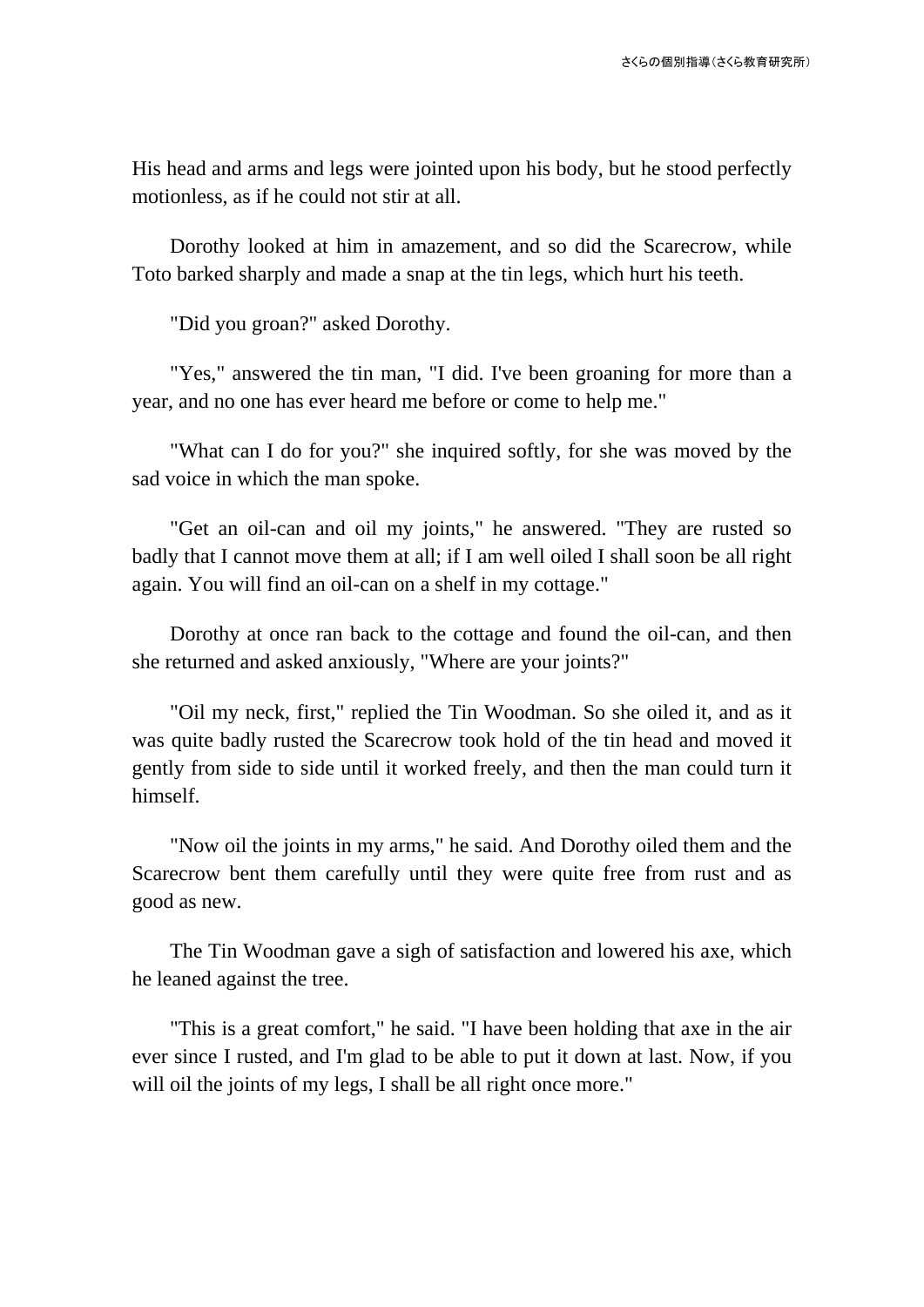So they oiled his legs until he could move them freely; and he thanked them again and again for his release, for he seemed a very polite creature, and very grateful.

"I might have stood there always if you had not come along," he said; "so you have certainly saved my life. How did you happen to be here?"

"We are on our way to the Emerald City to see the Great Oz," she answered, "and we stopped at your cottage to pass the night."

"Why do you wish to see Oz?" he asked.

"I want him to send me back to Kansas, and the Scarecrow wants him to put a few brains into his head," she replied.

The Tin Woodman appeared to think deeply for a moment. Then he said:

"Do you suppose Oz could give me a heart?"

"Why, I guess so," Dorothy answered. "It would be as easy as to give the Scarecrow brains."

"True," the Tin Woodman returned. "So, if you will allow me to join your party, I will also go to the Emerald City and ask Oz to help me."

"Come along," said the Scarecrow heartily, and Dorothy added that she would be pleased to have his company. So the Tin Woodman shouldered his axe and they all passed through the forest until they came to the road that was paved with yellow brick.

The Tin Woodman had asked Dorothy to put the oil-can in her basket. "For," he said, "if I should get caught in the rain, and rust again, I would need the oil-can badly."

It was a bit of good luck to have their new comrade join the party, for soon after they had begun their journey again they came to a place where the trees and branches grew so thick over the road that the travelers could not pass. But the Tin Woodman set to work with his axe and chopped so well that soon he cleared a passage for the entire party.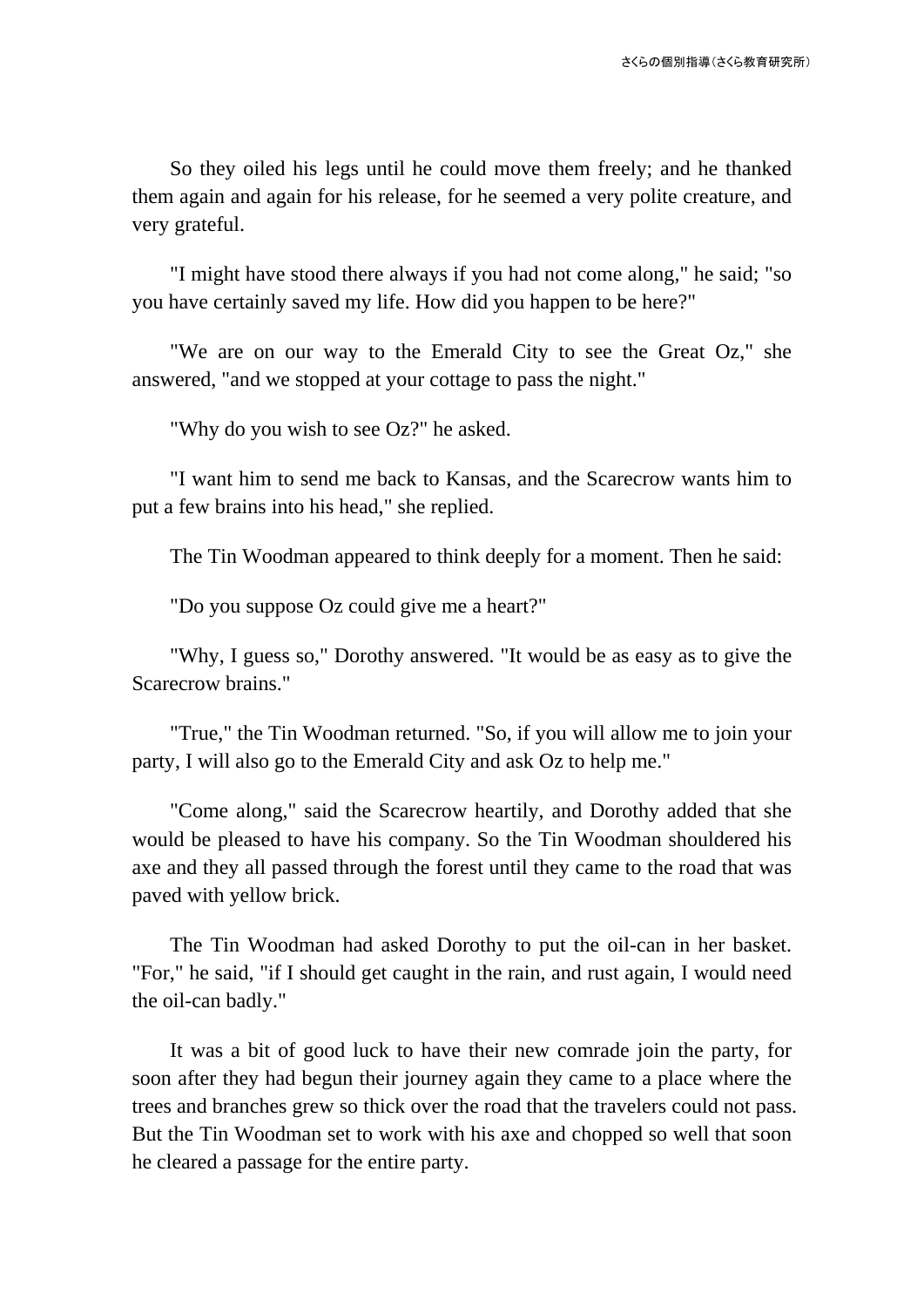Dorothy was thinking so earnestly as they walked along that she did not notice when the Scarecrow stumbled into a hole and rolled over to the side of the road. Indeed he was obliged to call to her to help him up again.

"Why didn't you walk around the hole?" asked the Tin Woodman.

"I don't know enough," replied the Scarecrow cheerfully. "My head is stuffed with straw, you know, and that is why I am going to Oz to ask him for some brains."

"Oh, I see," said the Tin Woodman. "But, after all, brains are not the best things in the world."

"Have you any?" inquired the Scarecrow.

"No, my head is quite empty," answered the Woodman. "But once I had brains, and a heart also; so, having tried them both, I should much rather have a heart."

"And why is that?" asked the Scarecrow.

"I will tell you my story, and then you will know."

So, while they were walking through the forest, the Tin Woodman told the following story:

"I was born the son of a woodman who chopped down trees in the forest and sold the wood for a living. When I grew up, I too became a woodchopper, and after my father died I took care of my old mother as long as she lived. Then I made up my mind that instead of living alone I would marry, so that I might not become lonely.

"There was one of the Munchkin girls who was so beautiful that I soon grew to love her with all my heart. She, on her part, promised to marry me as soon as I could earn enough money to build a better house for her; so I set to work harder than ever. But the girl lived with an old woman who did not want her to marry anyone, for she was so lazy she wished the girl to remain with her and do the cooking and the housework. So the old woman went to the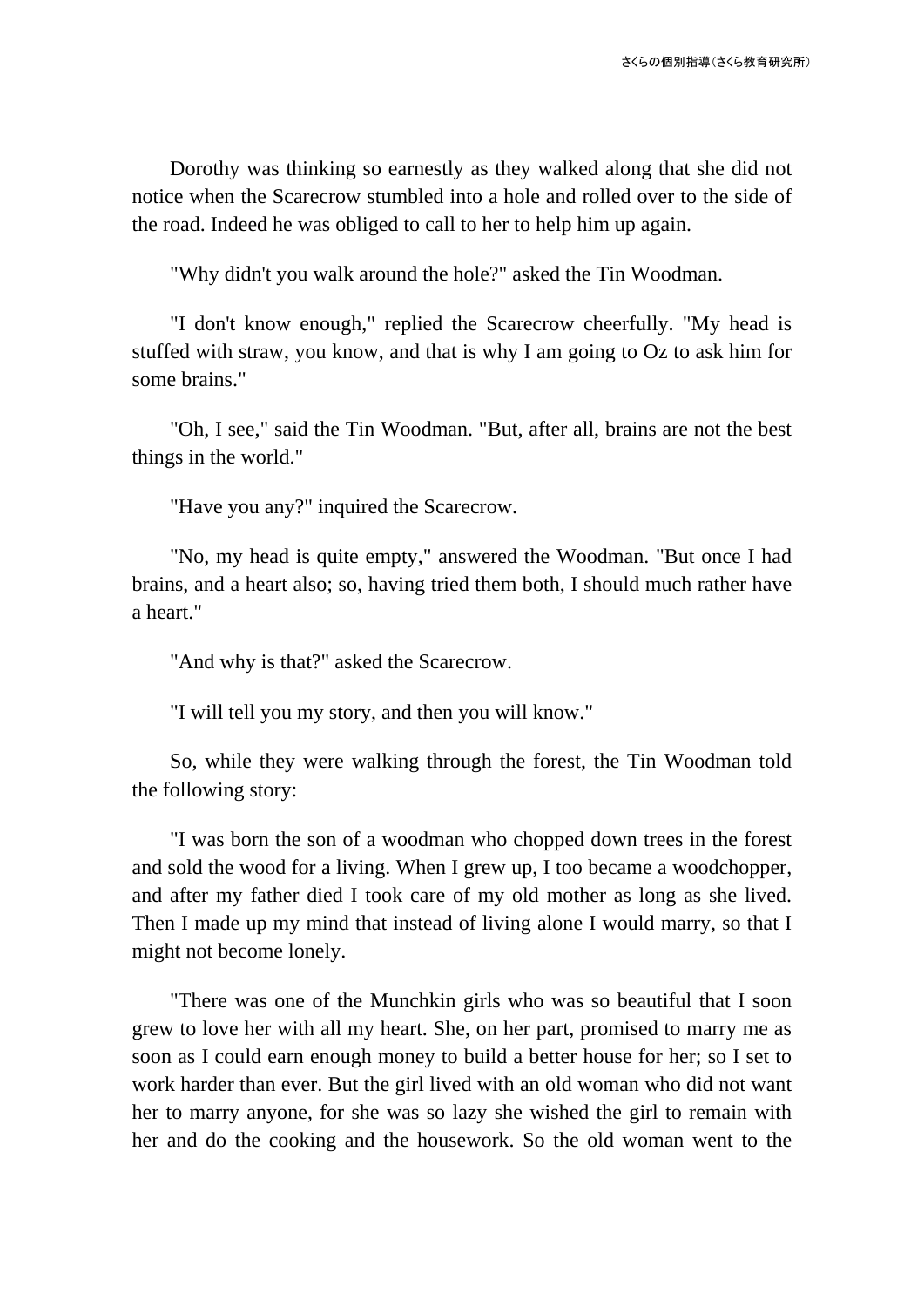Wicked Witch of the East, and promised her two sheep and a cow if she would prevent the marriage. Thereupon the Wicked Witch enchanted my axe, and when I was chopping away at my best one day, for I was anxious to get the new house and my wife as soon as possible, the axe slipped all at once and cut off my left leg.

"This at first seemed a great misfortune, for I knew a one-legged man could not do very well as a wood-chopper. So I went to a tinsmith and had him make me a new leg out of tin. The leg worked very well, once I was used to it. But my action angered the Wicked Witch of the East, for she had promised the old woman I should not marry the pretty Munchkin girl. When I began chopping again, my axe slipped and cut off my right leg. Again I went to the tinsmith, and again he made me a leg out of tin. After this the enchanted axe cut off my arms, one after the other; but, nothing daunted, I had them replaced with tin ones. The Wicked Witch then made the axe slip and cut off my head, and at first I thought that was the end of me. But the tinsmith happened to come along, and he made me a new head out of tin.

"I thought I had beaten the Wicked Witch then, and I worked harder than ever; but I little knew how cruel my enemy could be. She thought of a new way to kill my love for the beautiful Munchkin maiden, and made my axe slip again, so that it cut right through my body, splitting me into two halves. Once more the tinsmith came to my help and made me a body of tin, fastening my tin arms and legs and head to it, by means of joints, so that I could move around as well as ever. But, alas! I had now no heart, so that I lost all my love for the Munchkin girl, and did not care whether I married her or not. I suppose she is still living with the old woman, waiting for me to come after her.

"My body shone so brightly in the sun that I felt very proud of it and it did not matter now if my axe slipped, for it could not cut me. There was only one danger--that my joints would rust; but I kept an oil-can in my cottage and took care to oil myself whenever I needed it. However, there came a day when I forgot to do this, and, being caught in a rainstorm, before I thought of the danger my joints had rusted, and I was left to stand in the woods until you came to help me. It was a terrible thing to undergo, but during the year I stood there I had time to think that the greatest loss I had known was the loss of my heart. While I was in love I was the happiest man on earth; but no one can